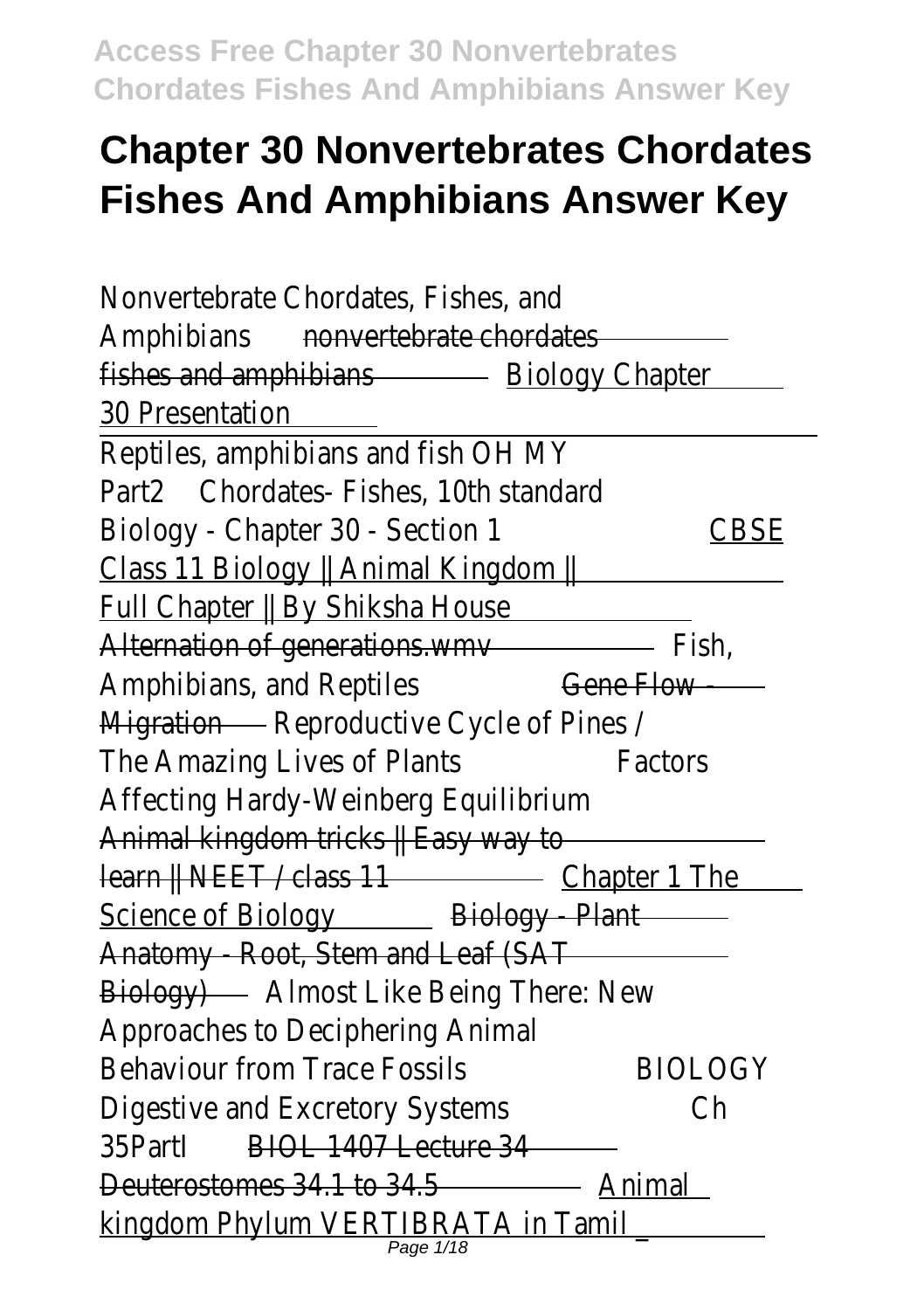Class 11 chapter 4 free NEET classes Evol 3 Mutation, gene flow and drift [11 Nov] XI Bio - B4.3 Animal Kingdom basis of classification and important Terms. Chapter 35: Deuterostomes part DEUX Chapter 30 Nonvertebrates Chordates Fishes Biology Chapter 30: Nonvertebrate Chordates, Fishes, and Amphibians. chordate. notochord. pharyngeal pouch. vertebra. Member of the phylum Chordata; animal that has, for at least s…. Long supporting rod that runs through a chordate's body just b…. One of a pair of structures in the throat (pharynx) region of….

fishes chapter 30 biology nonvertebrate chordates ... Chapter 30 Nonvertebrate Chordates, Fishes, and Amphibians. STUDY. PLAY. Notochord. Long supporting rod located just below the nerve cord. Hollow Nerve Cord. Connects nerves to internal organs, muscles, and sense organs. Becomes the spinal cord in vertebrates. Tail.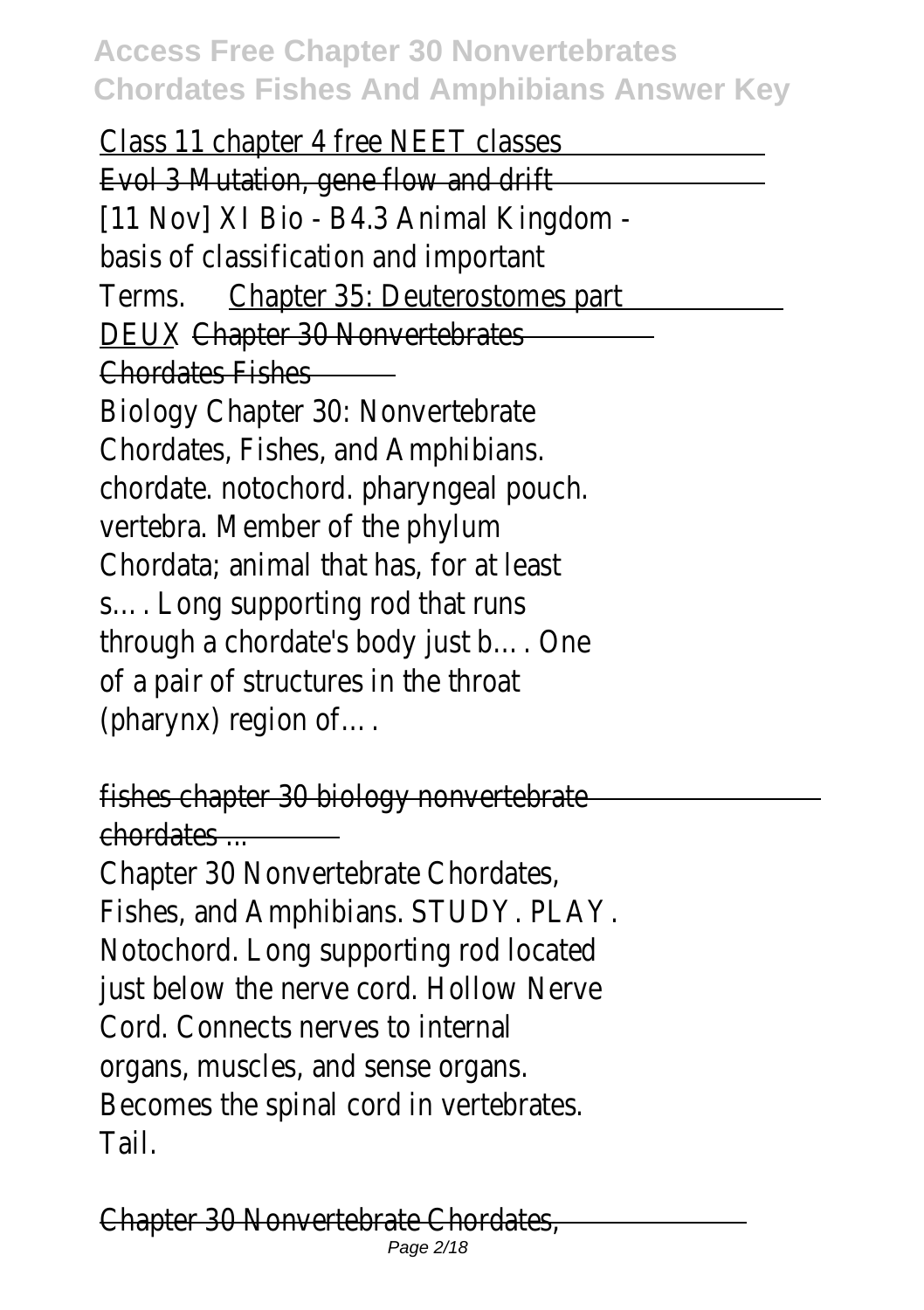Fishes, and Amphibians ... Start studying Chapter 30 Nonvertebrate Chordates, Fishes, and Amphibians. Learn vocabulary, terms, and more with flashcards, games, and other study tools.

Chapter 30 Nonvertebrate Chordates, Fishes, and Amphibians ... Honors Biology Chapter 30 (Nonvertebrate Chordates, Fishes, and Amphibians) Honors Biology Chapter 30 Study Guide. STUDY. PLAY. The development, chordates have four structures: a hollow nerve chord, a motochord, a Pharyngeal pouch, a tail. the hollow nerve chord becomes the. spinal chord.

Honors Biology Chapter 30 (Nonvertebrate Chordates, Fishes ... Chapter 30 Nonvertebrate Chordates, Fishes, & Amphibians. STUDY. PLAY \_\_\_\_ 1. In chordates, the long supporting rod that runs through the body is called the a. nerve cord. c. pharyngeal pouch. b. notochord. d. tail. b 2. A vertebrate is any chordate that has a a. backbone. c. hollow nerve cord. Page 3/18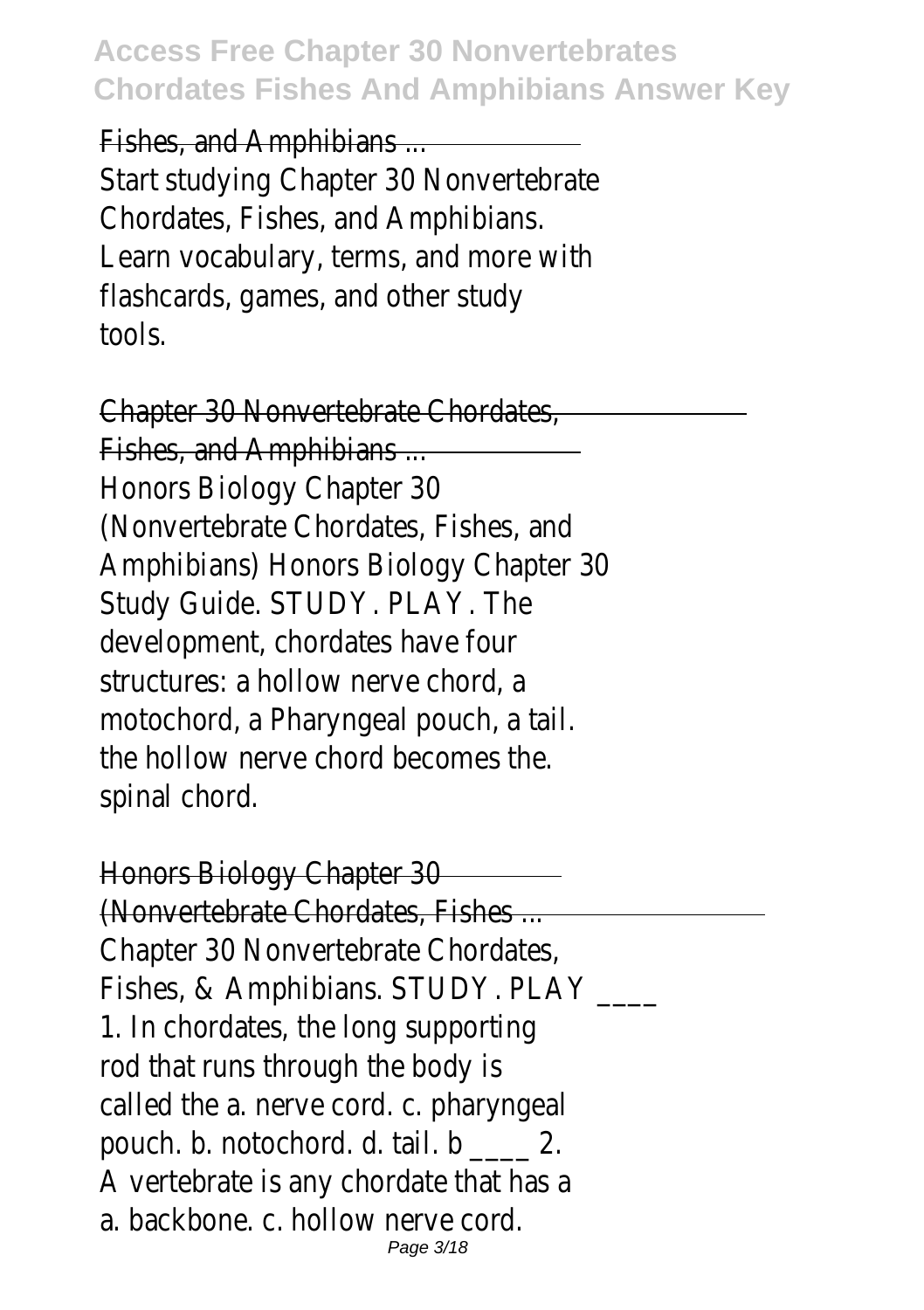Chapter 30 Nonvertebrate Chordates, Fishes, & Amphibians ... Chapter 30 Non-vertebrate Chordates, Fishes, & Amphibians. Chapter 30 Nonvertebrate Chordates, Fishes, & Amphibians. Foldable #1…OUTSIDE: Phylum Chordata. INSIDE: (Key Concept page 767): A chordate is an animal that has, for at least some stage of its life: 1-a dorsal, hollow nerve cord, 2-a notochord; 3-pharyngeal pouches; 4- and a tails that extends beyond the anus.

Chapter 30 Non-vertebrate Chordates,

Fishes, & Amphibians Nonvertebrate Chordates, Fish and Amphibians - Bio Chapter 30 study guide by nnwainokpor includes 184 questions covering vocabulary, terms and more. Quizlet flashcards, activities and games help you improve your grades.

Nonvertebrate Chordates, Fish and Amphibians - Bio Chapter 30 chapter 30 nonvertebrate chordates and fishes. Notochord. Hollow nerve cord. Pharyngeal pouch. All chordates have a tail that extends…. A flexible rod that Page 4/18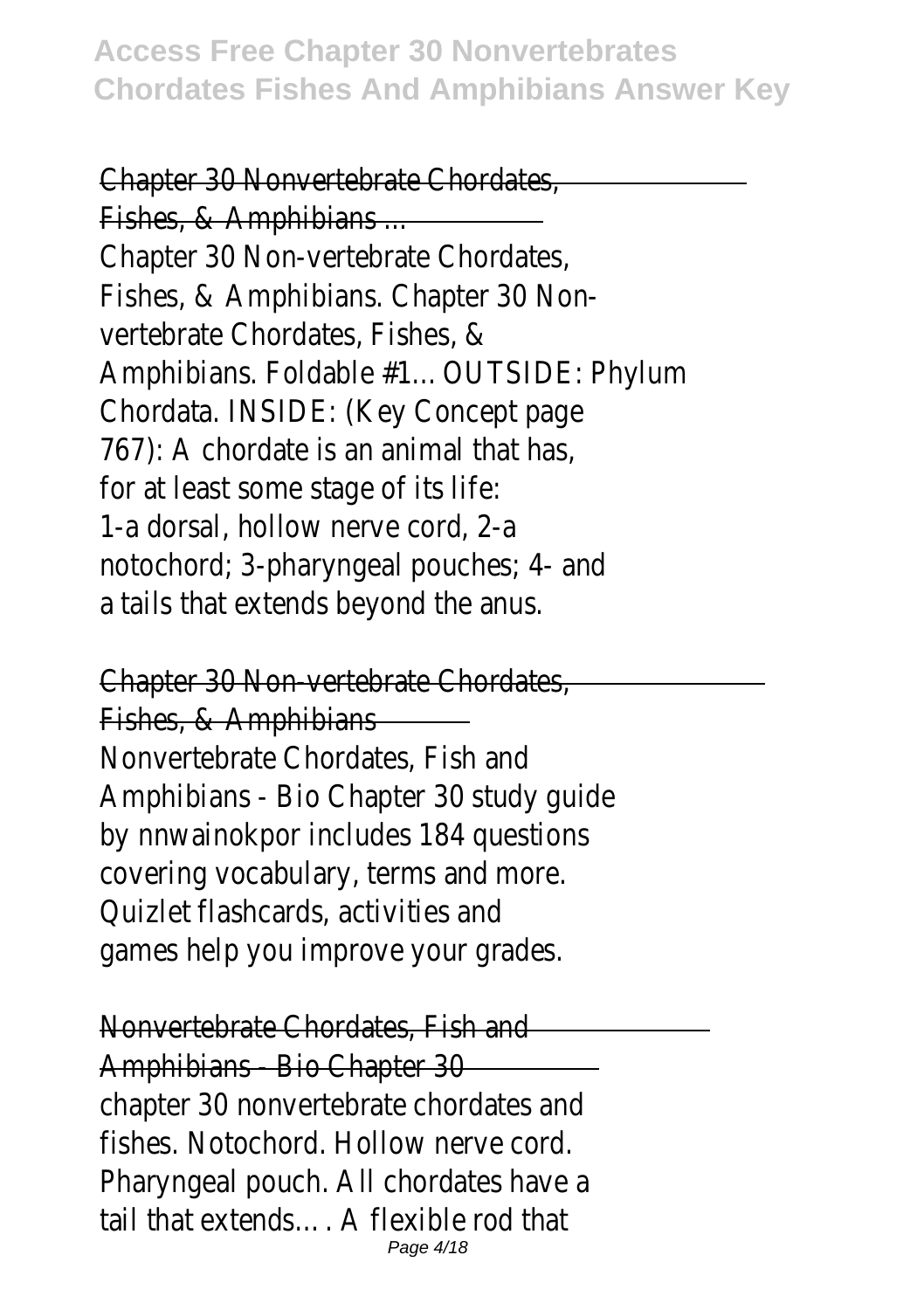supports a chordate's back. runs along the back and is full of fluid; called the spinal co…. paired structures in the throat region : develop into gills/gi…. True.

chordates chapter 30 nonvertebrate Flashcards and Study ... It sounds good considering knowing the chapter 30 nonvertebrate chordates fishes and amphibians section review 1 answer key in this website. This is one of the books that many people looking for. In the past, many people ask just about this record as their favourite record to contact and collect. And now, we gift cap you craving quickly.

Chapter 30 Nonvertebrate Chordates

Fishes And Amphibians ... Chapter 30 Nonvertebrate Chordates Fishes Amphibians Answer Honors Biology Chapter 30 (Nonvertebrate Chordates, Fishes, and Amphibians) The development, chordates have four st… the hollow nerve chord becomes the the hollow nerve chord is located on th… the hollow nerve chord connects the … a hollow nerve chord, a motochord, a Page 5/18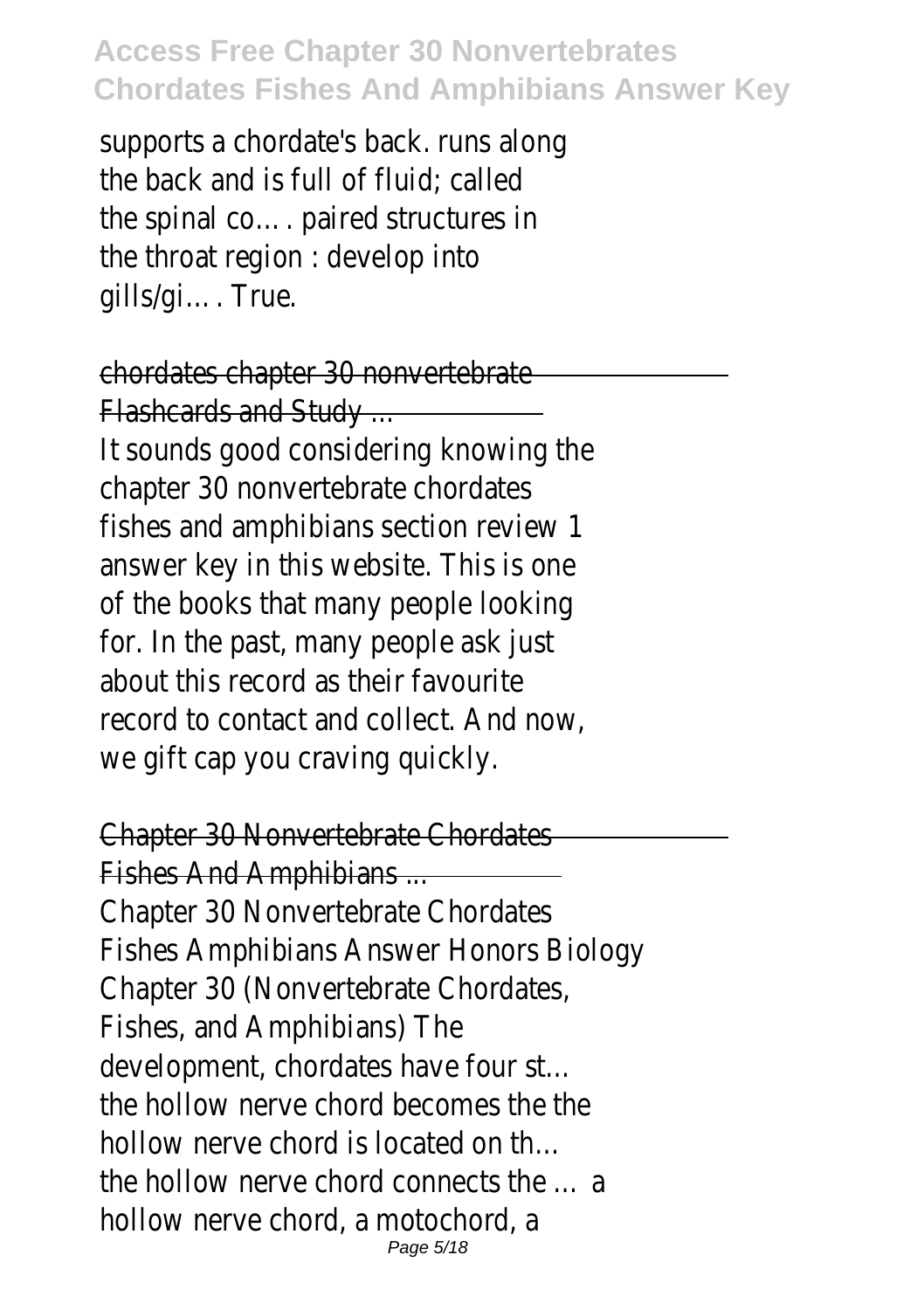Pharyngeal pouch, a tail spinal chord Chapter 30 Nonvertebrate Chordates Fishes And Amphibians ...

Chapter 30 Nonvertebrate Chordates Fishes Amphibians Answer chapter 30 nonvertebrate chordates fishes amphibians A chordate (/ ? k ??r d e? t /) is an animal of the phylum ChordataDuring some period of their life cycle, chordates possess a notochord, a dorsal nerve cord, pharyngeal slits, an endostyle, and a post-anal tail:

Download Chapter 30 Nonvertebrate Chordates Fishes And ... Chapter 30 Nonvertebrate Chordates Fishes Honors Biology Chapter 30 (Nonvertebrate Chordates, Fishes, and Amphibians) The development, chordates have four st…. the hollow nerve chord becomes the. the hollow nerve chord is

Chapter 30 Nonvertebrate Chordates Fishes And Amphibians ... To get started finding Chapter 30 Nonvertebrate Chordates Fishes And Amphibians Worksheet, you are right to Page 6/18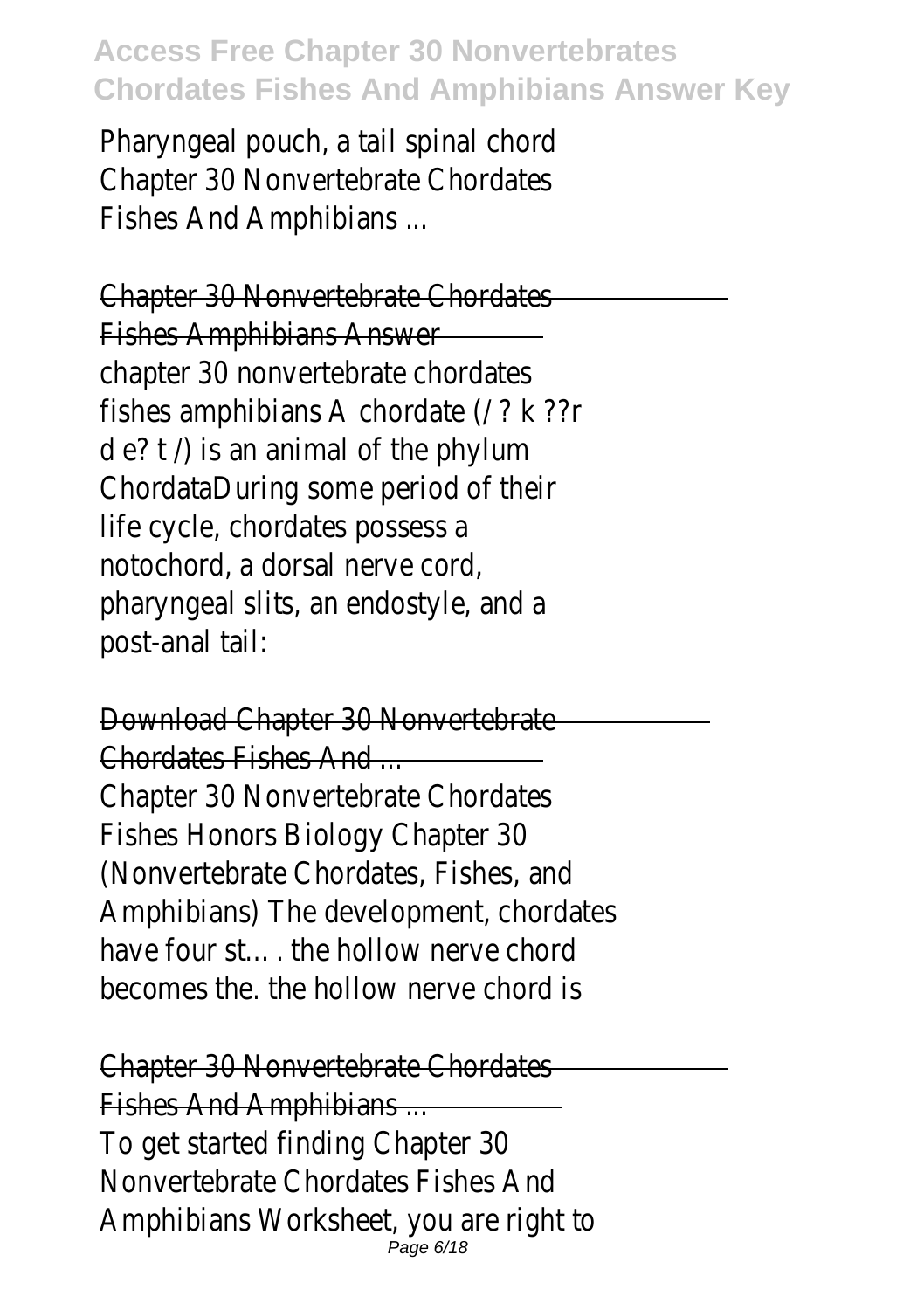find our website which has a comprehensive collection of manuals listed. Our library is the biggest of these that have literally hundreds of thousands of different products represented.

CHAPTER 30 NONVERTEBRATE CHORDATES

FISHES AND AMPHIBIANS ... Honors Biology Chapter 30 (Nonvertebrate Chordates, Fishes, and Amphibians) The development, chordates have four st — the hollow nerve chord becomes the. the hollow nerve chord is located on th…. the hollow nerve chord connects the . .…. a hollow nerve chord, a motochord, a Pharyngeal

Chapter 30 Nonvertebrate Chordates

Fishes And Amphibians ... Chapter 30 Nonvertebrate Chordates Fishes Honors Biology Chapter 30 (Nonvertebrate Chordates, Fishes, and Amphibians) The development, chordates have four st…. the hollow nerve chord becomes the. the hollow nerve chord is located on th…. the hollow nerve chord connects the . .…. a Page 2/8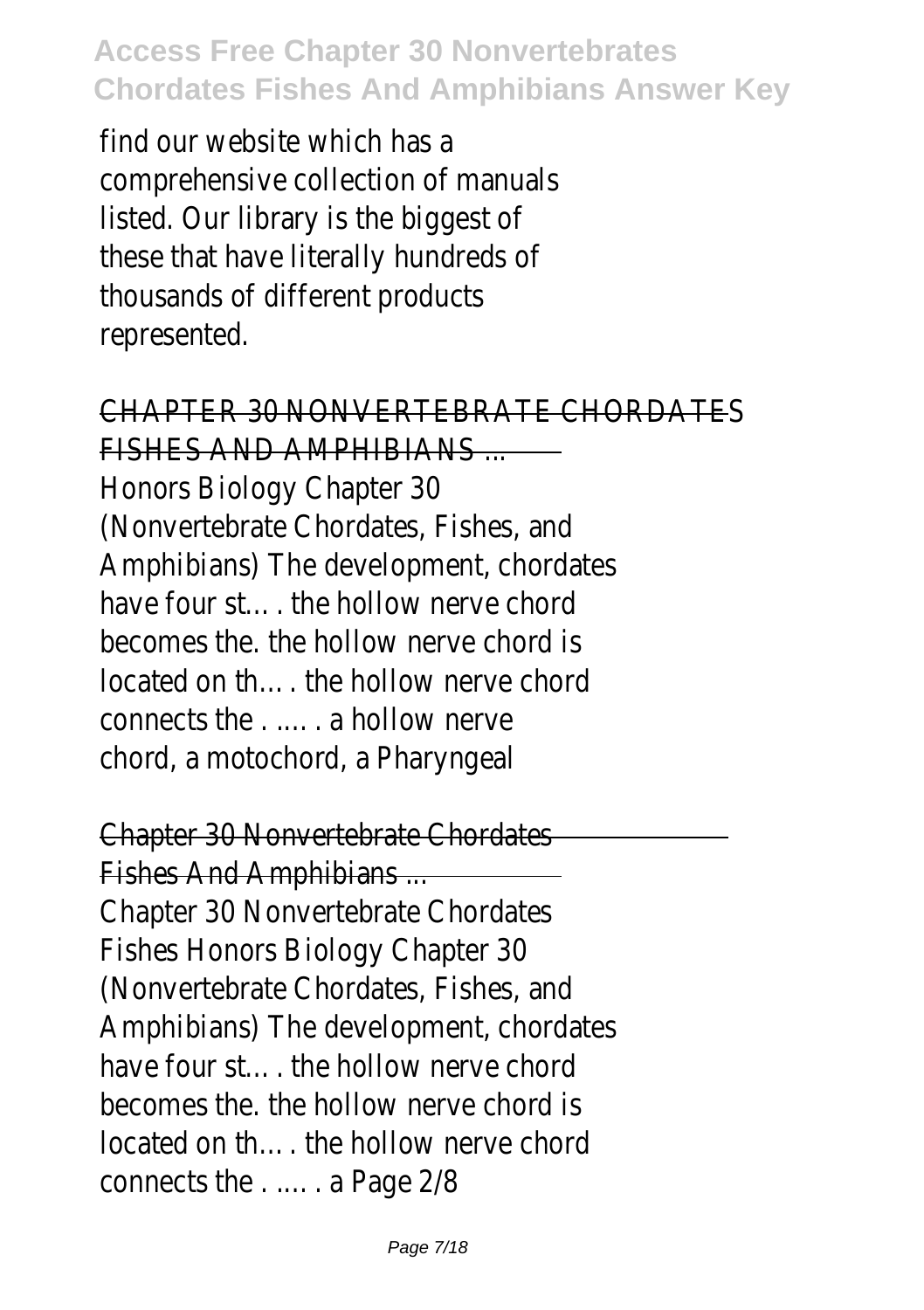Chapter 30 Nonvertebrate Chordates Fishes And Amphibians ... Bookmark File PDF Chapter 30 Nonvertebrate Chordates Fishes And Amphibians Test A Answerswater and on land. The organization of an adult frog's internal organs is similar to the internal organization of other vertebrates that live on land. 30 Investigating Frog Anatomy, SE Chordates And Fish Answers Chapter 30 Chordates, Fish, and Amphibians. **Notochord** 

Chapter 30 Nonvertebrate Chordates Fishes And Amphibians ... chapter 30 nonvertebrate chordates fishes amphibians ... Honors Biology Chapter 30 Study Guide Honors Biology Chapter 30 (Nonvertebrate Chordates, Fishes, and Amphibians) study guide by catechism includes 101 questions covering vocabulary, terms and more. Quizlet flashcards, activities and games help you improve your grades.

Chapter 30 Nonvertebrate Chordates Fishes And Amphibians ... Honors Biology Chapter 30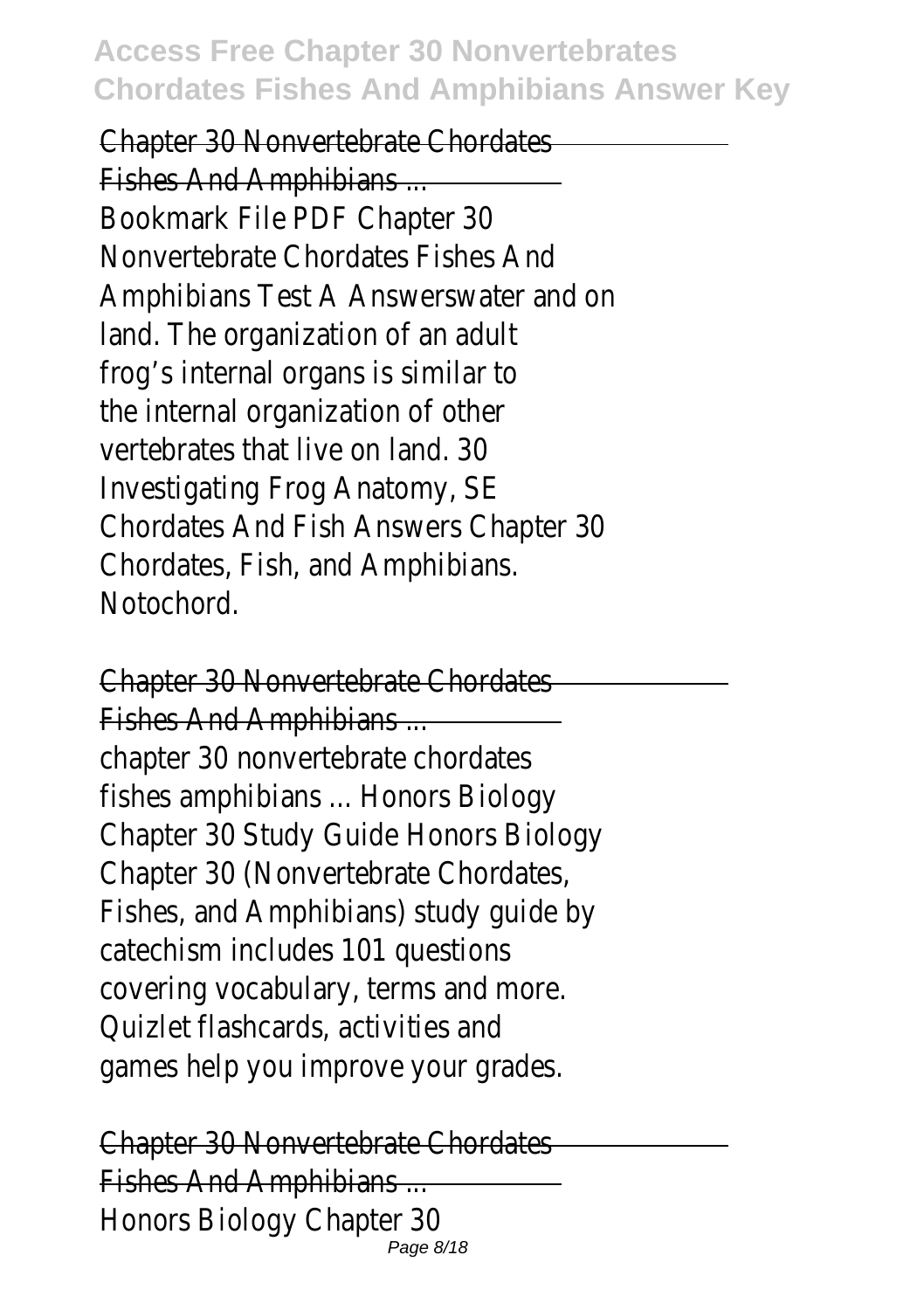(Nonvertebrate Chordates, Fishes, and Amphibians) The development, chordates have four st…. the hollow nerve chord becomes the. the hollow nerve chord is located on th…. the hollow nerve chord connects the . .…. a hollow nerve chord, a motochord, a Pharyngeal pouch, a tail. spinal

Chapter 30 Nonvertebrate Chordates Fishes And Amphibians ... chapter 30 nonvertebrate chordates, fishes, and AMPHIBIANS In this chapter, students will read about the general characteristics of chordates and the specific adaptations of two

Chapter 30 Nonvertebrate Chordates Fishes And Amphibians ... Chapter 30 Nonvertebrate Chordates, Fishes, and Amphibians Section 30–1 The Chordates(pages 767–770) TEKS FOCUS:7B Phylogeny; 10A Body systems; TEKS SUPPORT:7A Change in species using anatomical similarities, embryology;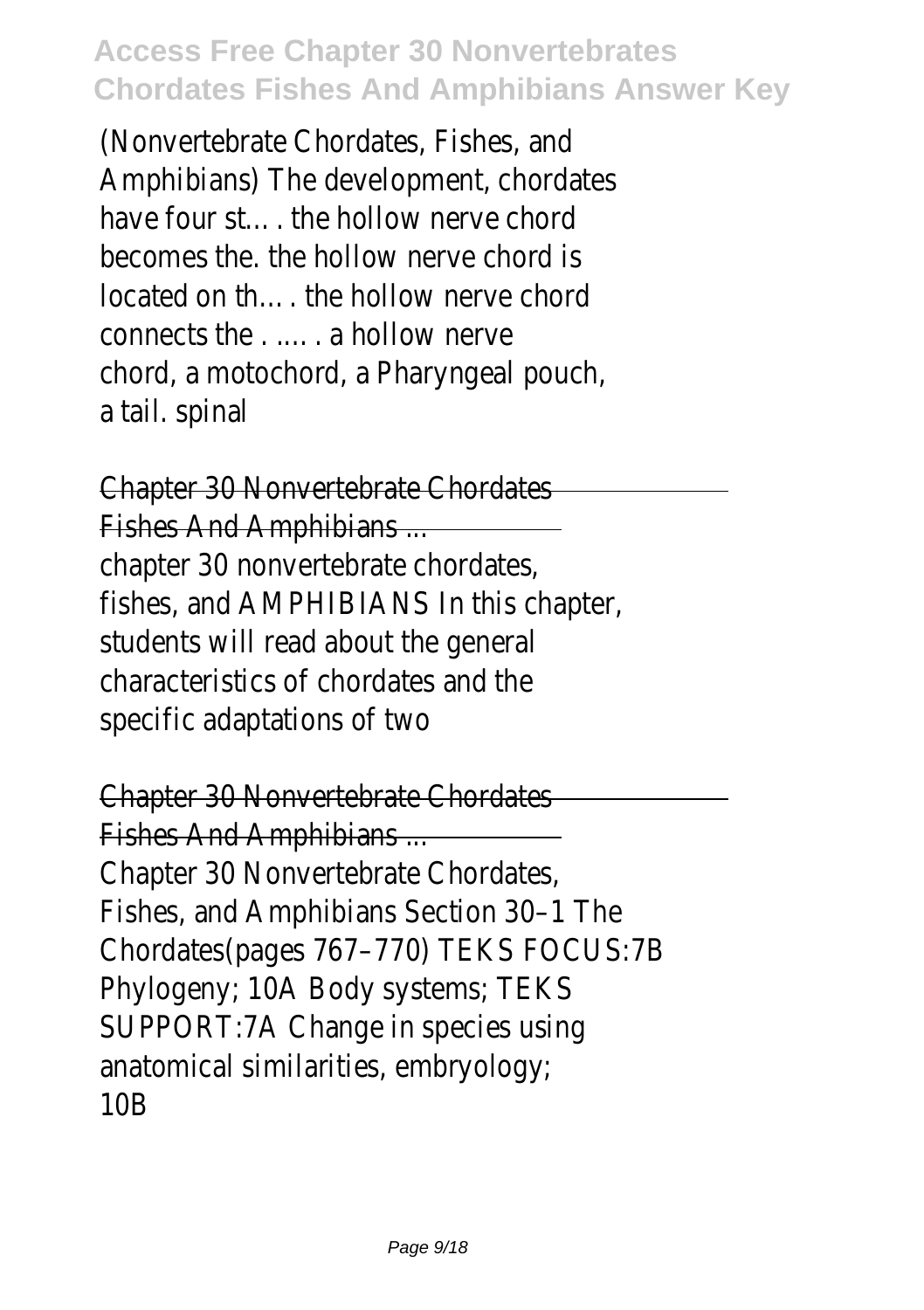| Nonvertebrate Chordates, Fishes, and                                                                                   |                |
|------------------------------------------------------------------------------------------------------------------------|----------------|
| nonvertebrate chordates<br>Amphibians                                                                                  |                |
| fishes and amphibians <b>Example 20</b> Biology Chapter                                                                |                |
| 30 Presentation                                                                                                        |                |
| Reptiles, amphibians and fish OH MY                                                                                    |                |
| Chordates-Fishes, 10th standard<br>Part2                                                                               |                |
| Biology - Chapter 30 - Section 1                                                                                       | <b>CBSE</b>    |
|                                                                                                                        |                |
|                                                                                                                        |                |
|                                                                                                                        |                |
| Amphibians, and Reptiles                                                                                               | Gene Flow-     |
| Migration Reproductive Cycle of Pines /                                                                                |                |
| The Amazing Lives of Plants                                                                                            | Factors        |
| Affecting Hardy-Weinberg Equilibrium                                                                                   |                |
| Animal kingdom tricks    Easy way to                                                                                   |                |
|                                                                                                                        |                |
|                                                                                                                        |                |
|                                                                                                                        |                |
| Biology) <b>No. 2008</b> Almost Like Being There: New                                                                  |                |
| Approaches to Deciphering Animal                                                                                       |                |
| <b>Behaviour from Trace Fossils</b>                                                                                    | <b>BIOLOGY</b> |
| Digestive and Excretory Systems                                                                                        | Ch             |
| BIOL 1407 Lecture 34<br>35Partl                                                                                        |                |
| Deuterostomes 34.1 to 34.5                                                                                             |                |
| <u>kingdom Phylum VERTIBRATA in Tamil and the substitution of the substitution of the substitution of the substitu</u> |                |
| <u>Class 11 chapter 4 free NEET classes</u>                                                                            |                |
| Evol 3 Mutation, gene flow and drift <b>Example 2008</b>                                                               |                |
| [11 Nov] XI Bio - B4.3 Animal Kingdom -                                                                                |                |
|                                                                                                                        |                |
| basis of classification and important<br>Page 10/18                                                                    |                |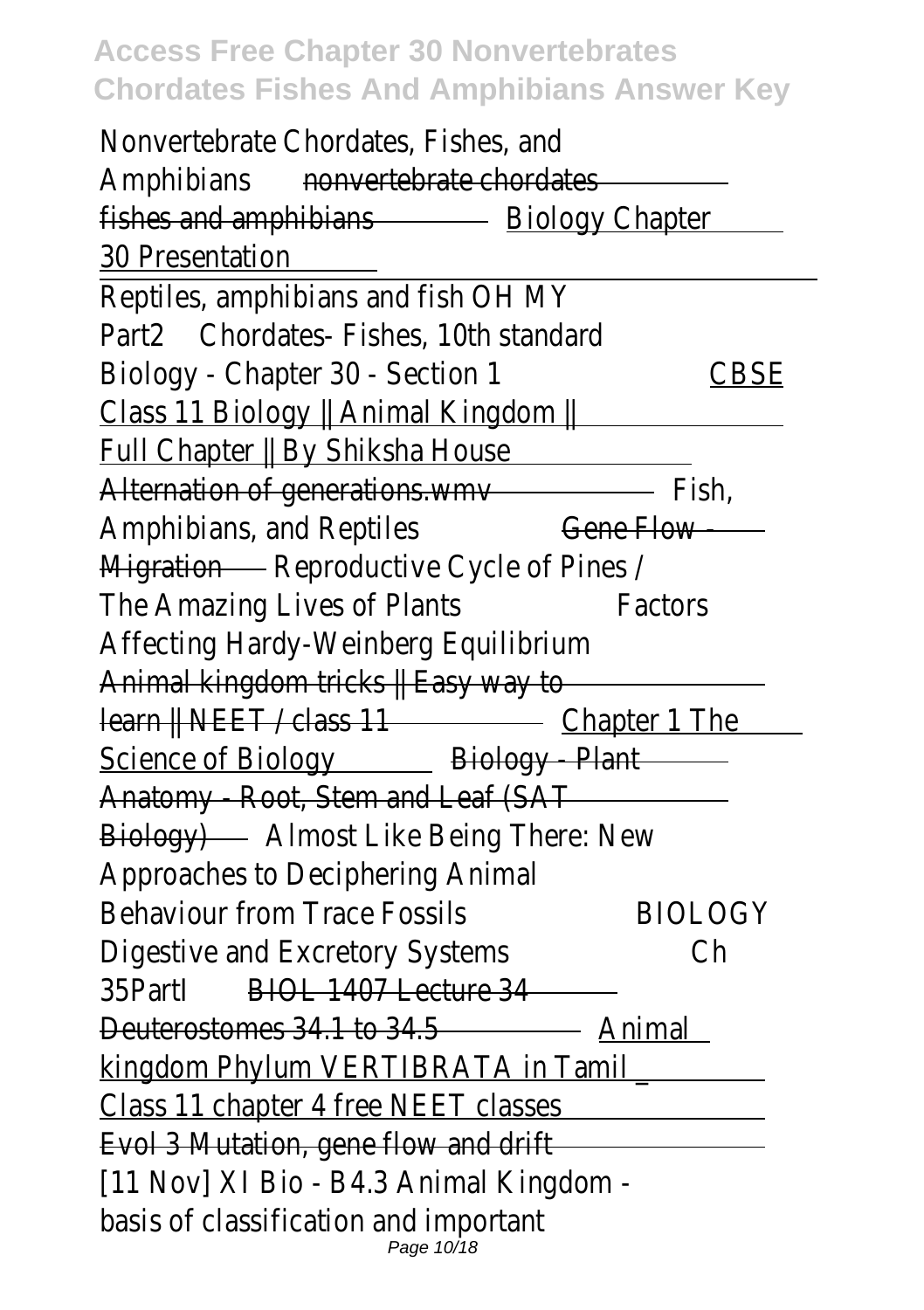Terms. Chapter 35: Deuterostomes part DEUX Chapter 30 Nonvertebrates Chordates Fishes Biology Chapter 30: Nonvertebrate Chordates, Fishes, and Amphibians. chordate. notochord. pharyngeal pouch. vertebra. Member of the phylum Chordata; animal that has, for at least s…. Long supporting rod that runs through a chordate's body just b…. One of a pair of structures in the throat (pharynx) region of….

fishes chapter 30 biology nonvertebrate chordates ... Chapter 30 Nonvertebrate Chordates, Fishes, and Amphibians. STUDY. PLAY. Notochord. Long supporting rod located just below the nerve cord. Hollow Nerve Cord. Connects nerves to internal organs, muscles, and sense organs. Becomes the spinal cord in vertebrates. Tail.

Chapter 30 Nonvertebrate Chordates, Fishes, and Amphibians ... Start studying Chapter 30 Nonvertebrate Chordates, Fishes, and Amphibians. Learn vocabulary, terms, and more with Page 11/18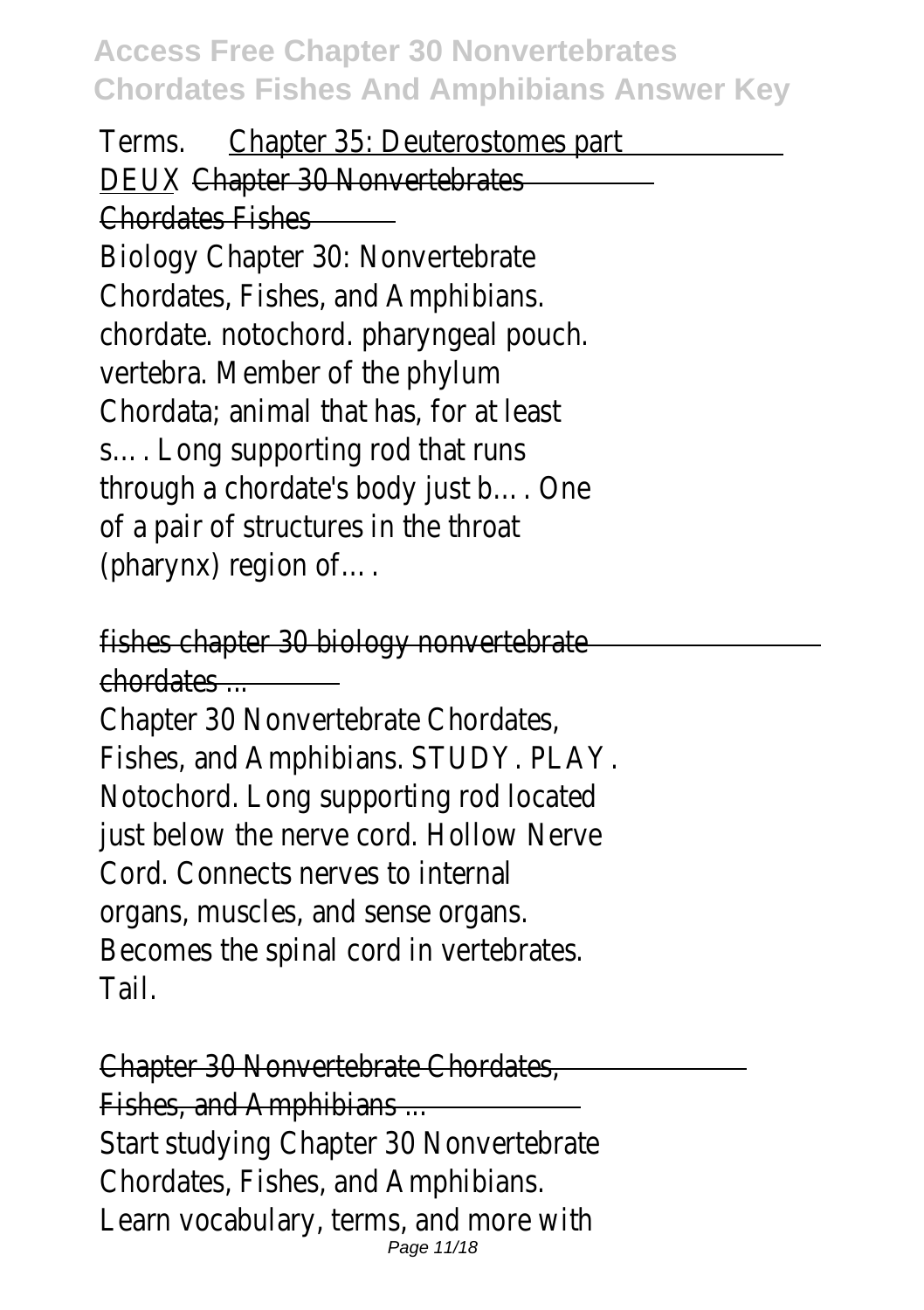flashcards, games, and other study tools.

Chapter 30 Nonvertebrate Chordates, Fishes, and Amphibians ... Honors Biology Chapter 30 (Nonvertebrate Chordates, Fishes, and Amphibians) Honors Biology Chapter 30 Study Guide. STUDY. PLAY. The development, chordates have four structures: a hollow nerve chord, a motochord, a Pharyngeal pouch, a tail. the hollow nerve chord becomes the. spinal chord.

Honors Biology Chapter 30 (Nonvertebrate Chordates, Fishes ... Chapter 30 Nonvertebrate Chordates, Fishes, & Amphibians. STUDY. PLAY \_\_\_\_ 1. In chordates, the long supporting rod that runs through the body is called the a. nerve cord. c. pharyngeal pouch. b. notochord. d. tail. b \_\_\_\_ 2. A vertebrate is any chordate that has a a. backbone. c. hollow nerve cord.

Chapter 30 Nonvertebrate Chordates, Fishes, & Amphibians ... Chapter 30 Non-vertebrate Chordates, Page 12/18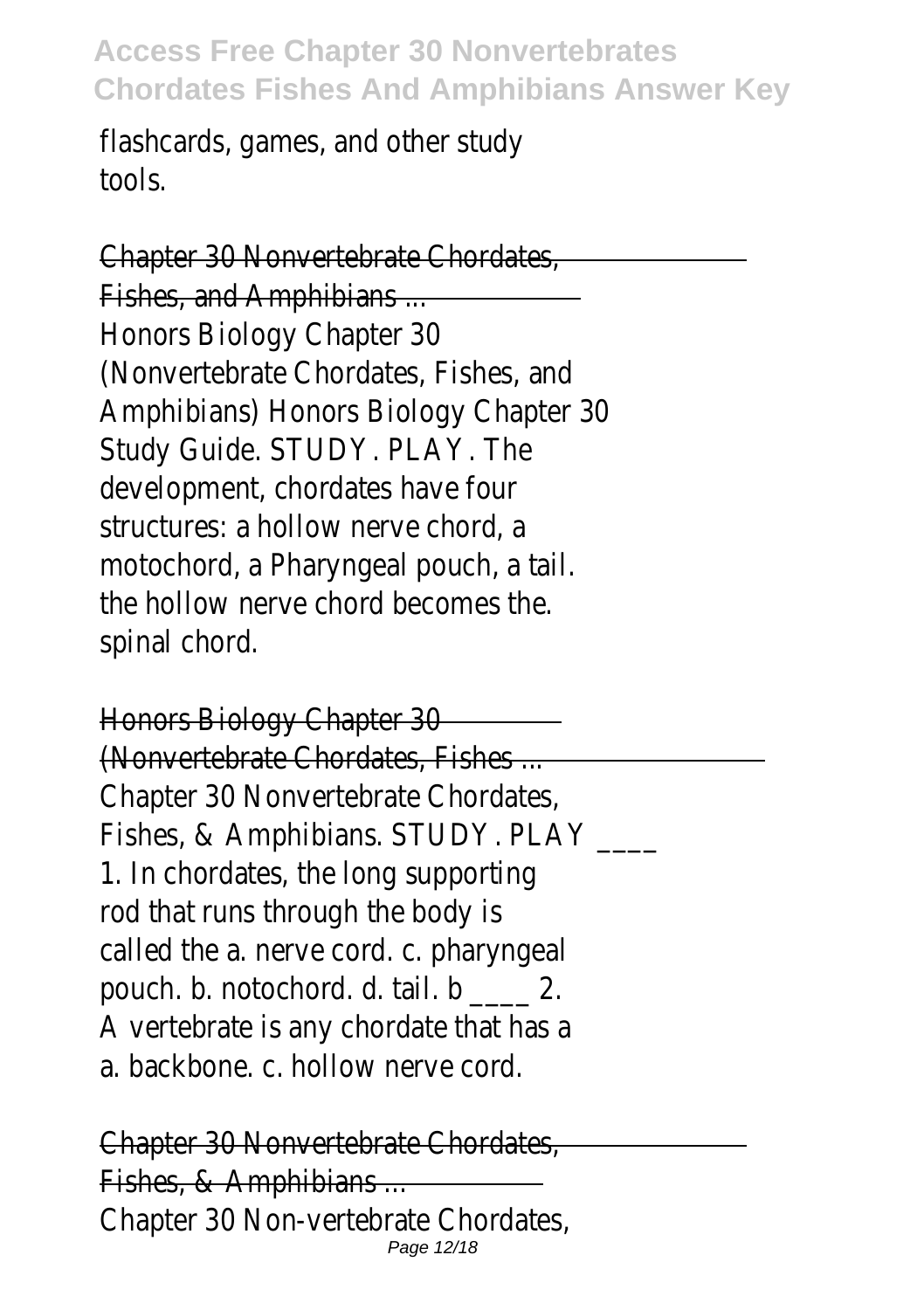Fishes, & Amphibians. Chapter 30 Nonvertebrate Chordates, Fishes, & Amphibians. Foldable #1…OUTSIDE: Phylum Chordata. INSIDE: (Key Concept page 767): A chordate is an animal that has, for at least some stage of its life: 1-a dorsal, hollow nerve cord, 2-a notochord; 3-pharyngeal pouches; 4- and a tails that extends beyond the anus.

Chapter 30 Non-vertebrate Chordates, Fishes, & Amphibians Nonvertebrate Chordates, Fish and Amphibians - Bio Chapter 30 study guide by nnwainokpor includes 184 questions covering vocabulary, terms and more. Quizlet flashcards, activities and games help you improve your grades.

Nonvertebrate Chordates, Fish and Amphibians - Bio Chapter 30 chapter 30 nonvertebrate chordates and fishes. Notochord. Hollow nerve cord. Pharyngeal pouch. All chordates have a tail that extends…. A flexible rod that supports a chordate's back. runs along the back and is full of fluid; called the spinal co…. paired structures in the throat region : develop into Page 13/18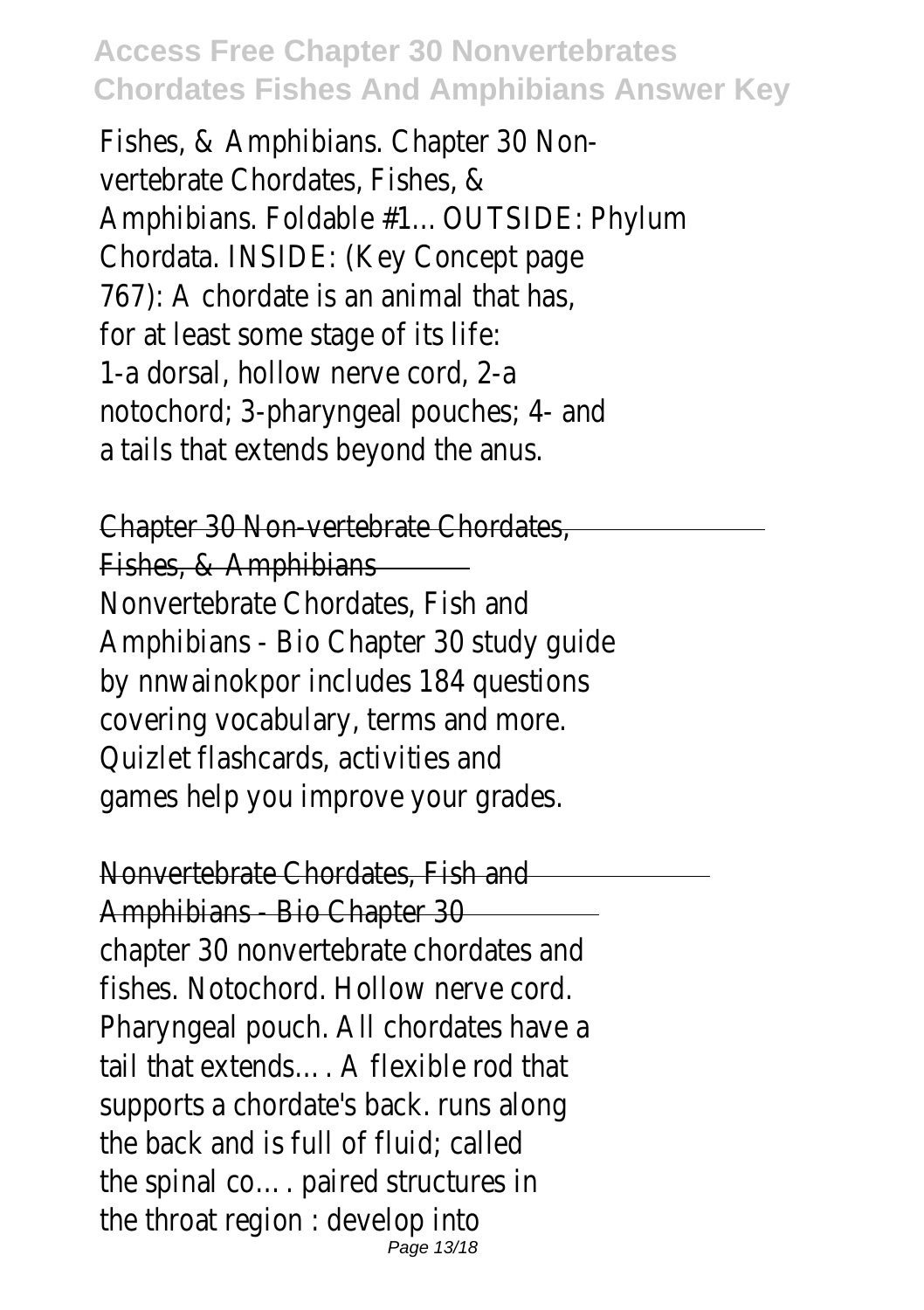gills/gi…. True.

chordates chapter 30 nonvertebrate Flashcards and Study ... It sounds good considering knowing the chapter 30 nonvertebrate chordates fishes and amphibians section review 1 answer key in this website. This is one of the books that many people looking for. In the past, many people ask just about this record as their favourite record to contact and collect. And now, we gift cap you craving quickly.

Chapter 30 Nonvertebrate Chordates

Fishes And Amphibians ... Chapter 30 Nonvertebrate Chordates Fishes Amphibians Answer Honors Biology Chapter 30 (Nonvertebrate Chordates, Fishes, and Amphibians) The development, chordates have four st… the hollow nerve chord becomes the the hollow nerve chord is located on th… the hollow nerve chord connects the … a hollow nerve chord, a motochord, a Pharyngeal pouch, a tail spinal chord Chapter 30 Nonvertebrate Chordates Fishes And Amphibians ...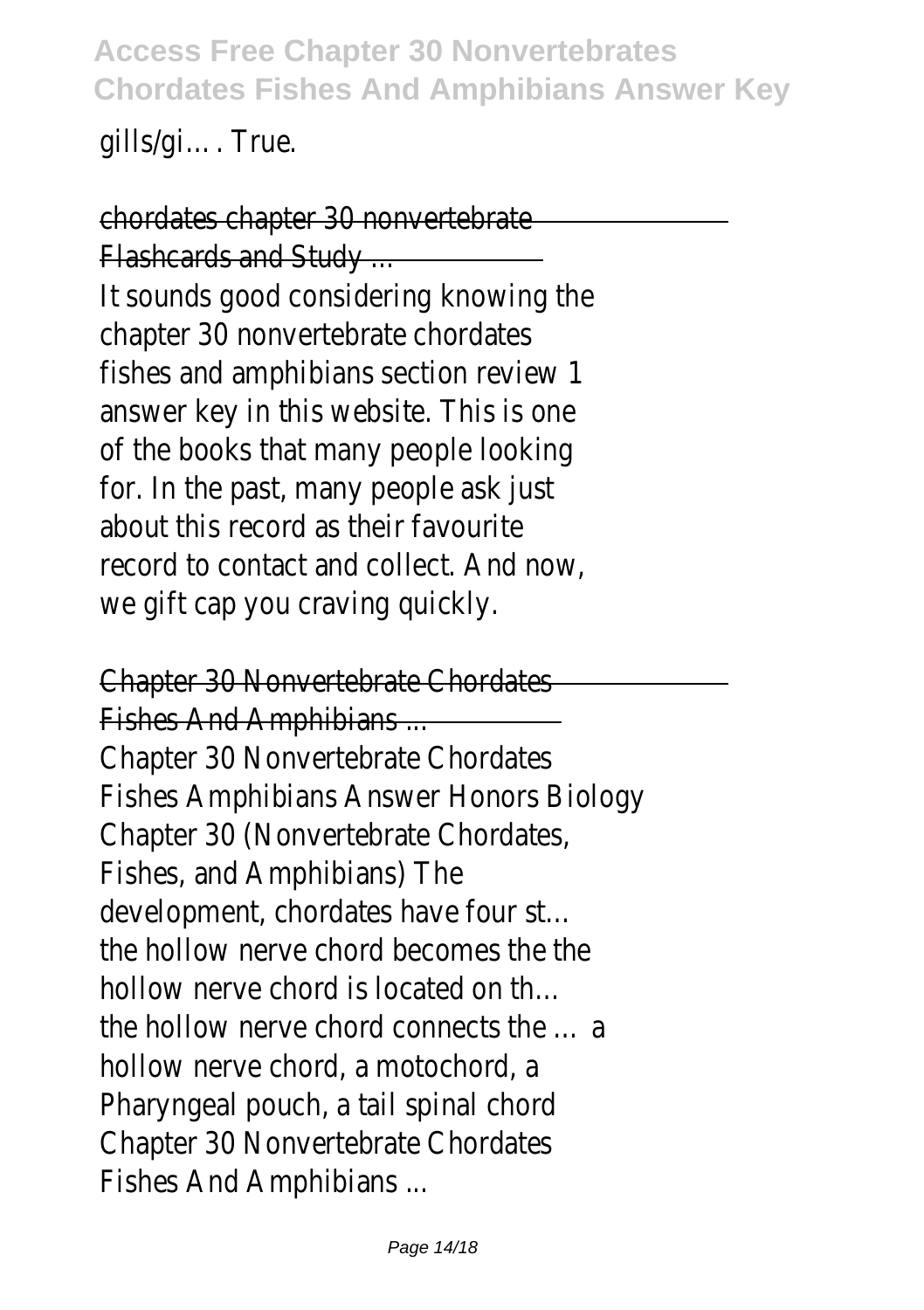Chapter 30 Nonvertebrate Chordates Fishes Amphibians Answer chapter 30 nonvertebrate chordates fishes amphibians A chordate (/ ? k ??r  $d \cdot e$ ? t  $\land$  is an animal of the phylum ChordataDuring some period of their life cycle, chordates possess a notochord, a dorsal nerve cord, pharyngeal slits, an endostyle, and a post-anal tail:

Download Chapter 30 Nonvertebrate Chordates Fishes And ... Chapter 30 Nonvertebrate Chordates Fishes Honors Biology Chapter 30 (Nonvertebrate Chordates, Fishes, and Amphibians) The development, chordates have four st — the hollow nerve chord becomes the. the hollow nerve chord is

Chapter 30 Nonvertebrate Chordates

Fishes And Amphibians ... To get started finding Chapter 30 Nonvertebrate Chordates Fishes And Amphibians Worksheet, you are right to find our website which has a comprehensive collection of manuals listed. Our library is the biggest of these that have literally hundreds of Page 15/18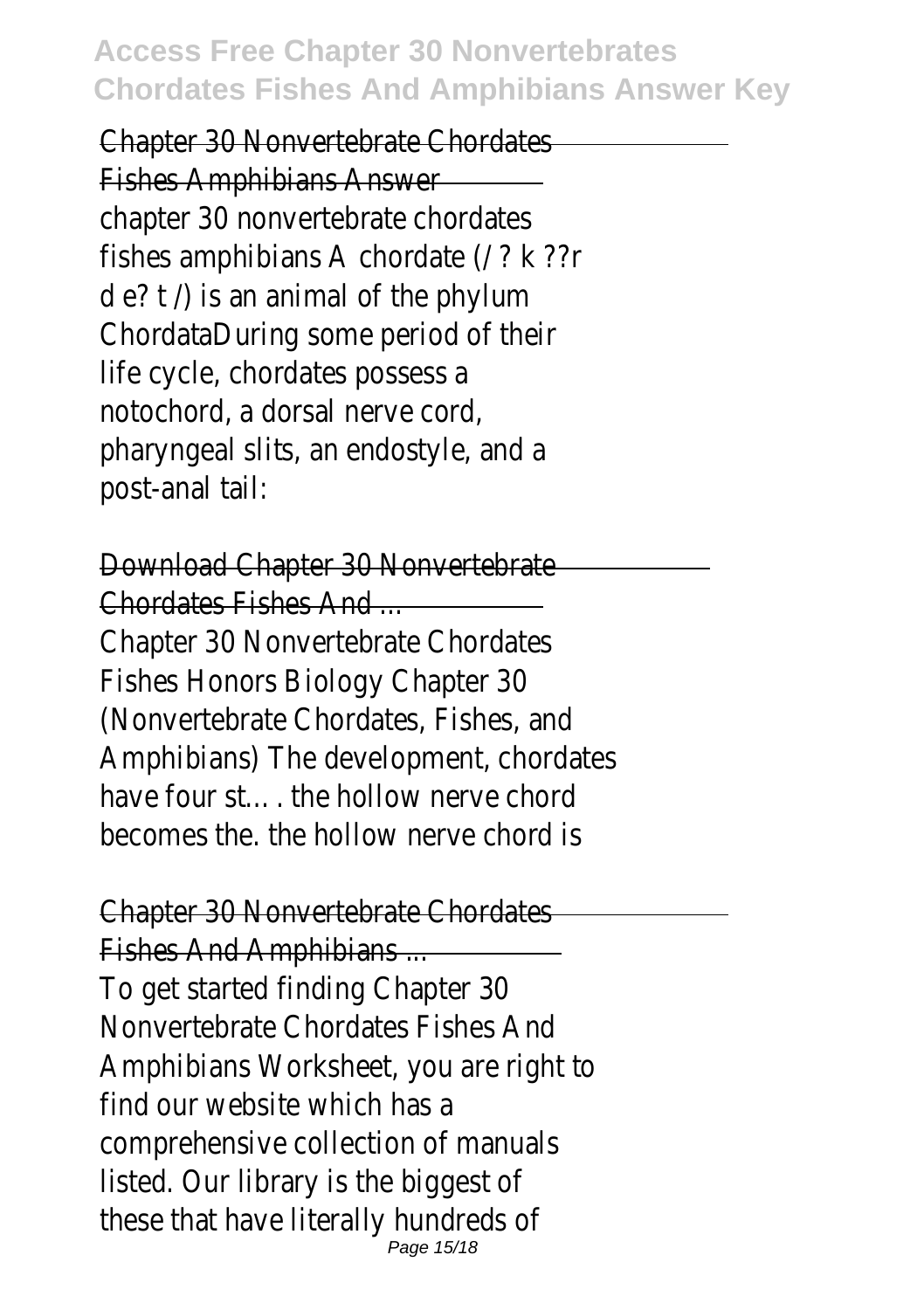thousands of different products represented.

#### CHAPTER 30 NONVERTEBRATE CHORDATES

FISHES AND AMPHIBIANS ... Honors Biology Chapter 30 (Nonvertebrate Chordates, Fishes, and Amphibians) The development, chordates have four st…. the hollow nerve chord becomes the. the hollow nerve chord is located on th…. the hollow nerve chord connects the . .…. a hollow nerve chord, a motochord, a Pharyngeal

Chapter 30 Nonvertebrate Chordates Fishes And Amphibians ... Chapter 30 Nonvertebrate Chordates Fishes Honors Biology Chapter 30 (Nonvertebrate Chordates, Fishes, and Amphibians) The development, chordates have four st — the hollow nerve chord becomes the. the hollow nerve chord is located on th…. the hollow nerve chord connects the . .…. a Page 2/8

Chapter 30 Nonvertebrate Chordates Fishes And Amphibians ... Bookmark File PDF Chapter 30 Nonvertebrate Chordates Fishes And Page 16/18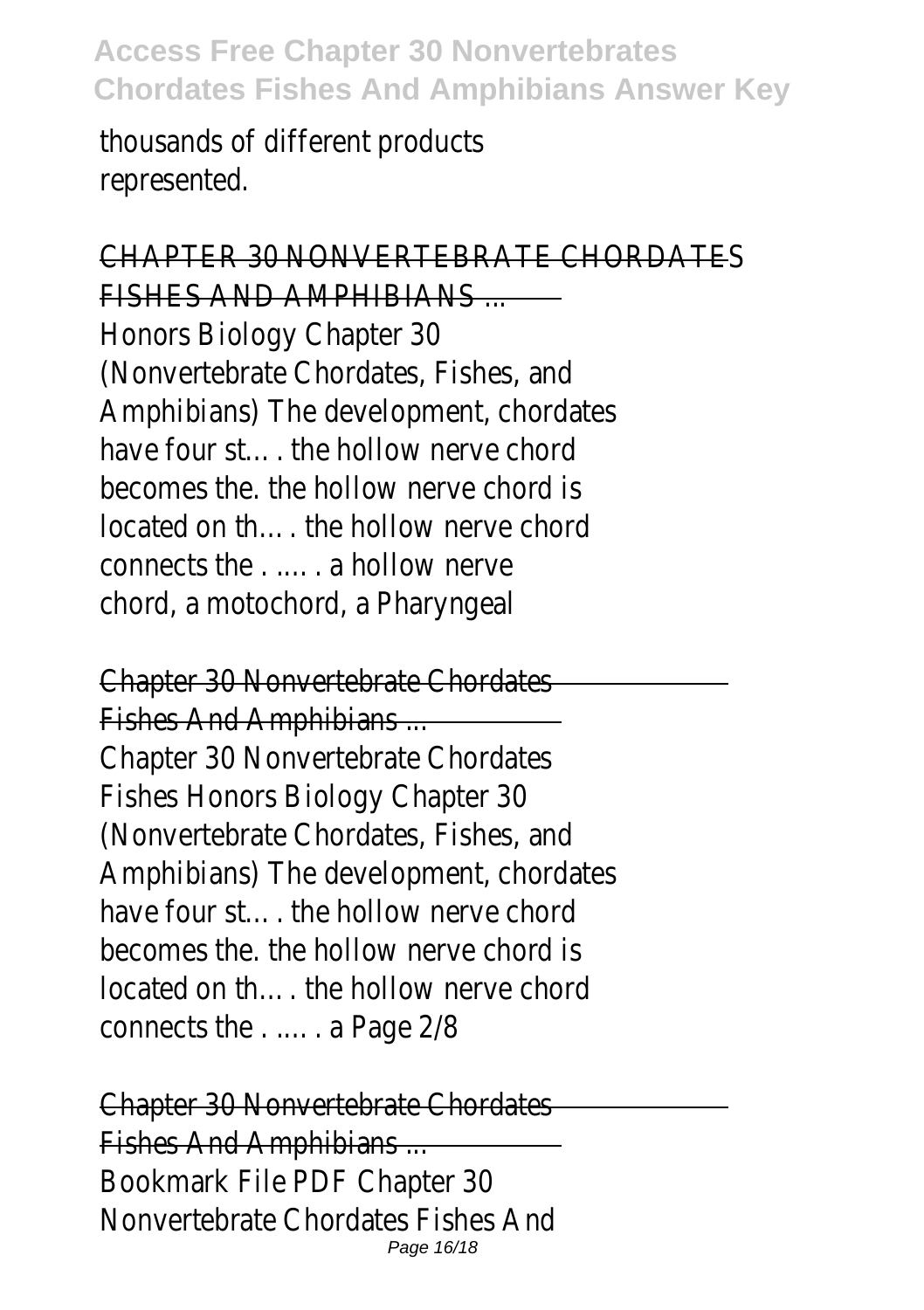Amphibians Test A Answerswater and on land. The organization of an adult frog's internal organs is similar to the internal organization of other vertebrates that live on land. 30 Investigating Frog Anatomy, SE Chordates And Fish Answers Chapter 30 Chordates, Fish, and Amphibians. Notochord.

Chapter 30 Nonvertebrate Chordates Fishes And Amphibians ... chapter 30 nonvertebrate chordates fishes amphibians ... Honors Biology Chapter 30 Study Guide Honors Biology Chapter 30 (Nonvertebrate Chordates, Fishes, and Amphibians) study guide by catechism includes 101 questions covering vocabulary, terms and more. Quizlet flashcards, activities and games help you improve your grades.

Chapter 30 Nonvertebrate Chordates Fishes And Amphibians ... Honors Biology Chapter 30 (Nonvertebrate Chordates, Fishes, and Amphibians) The development, chordates have four st — the hollow nerve chord becomes the. the hollow nerve chord is Page 17/18